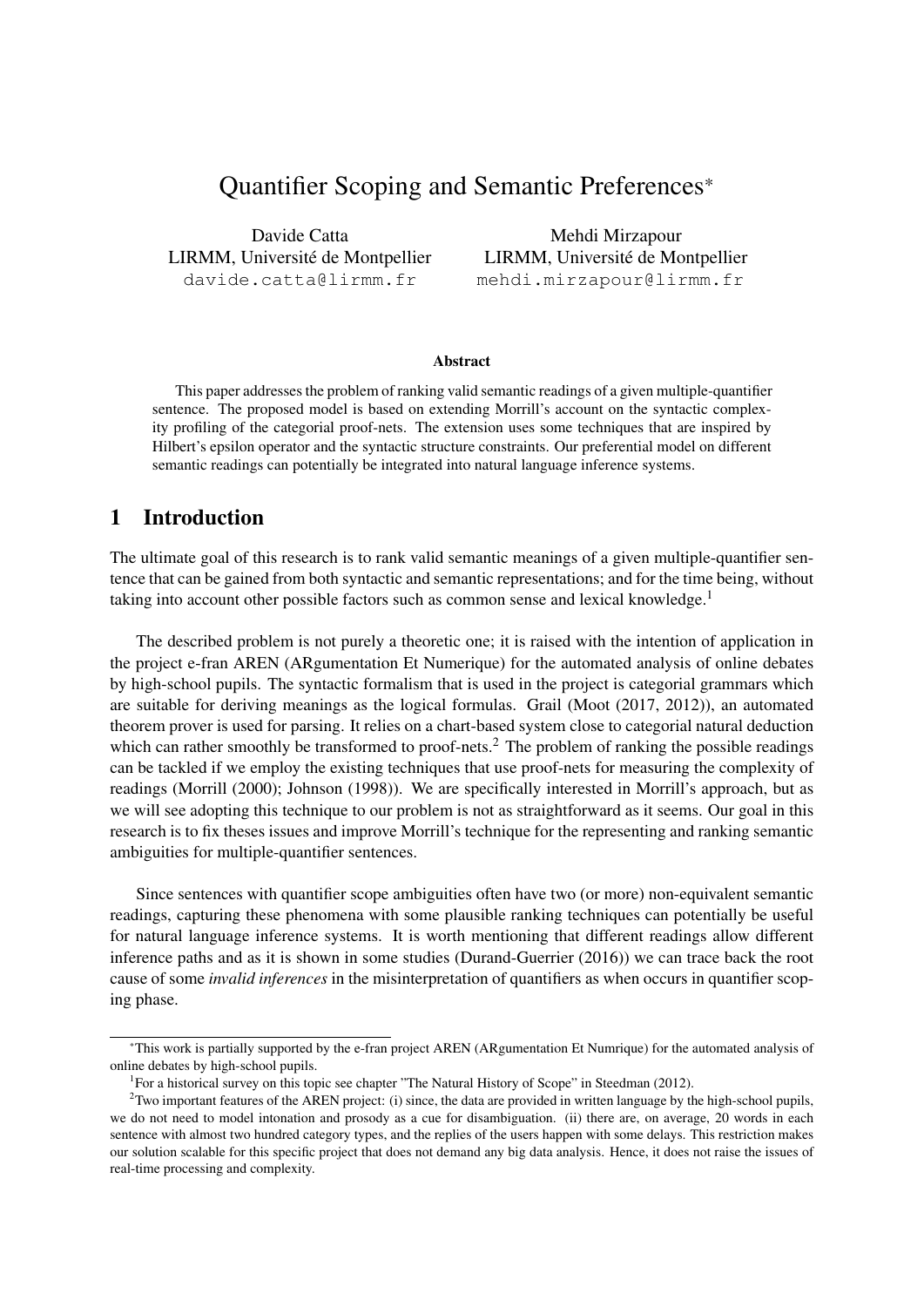# 2 Advantages and Drawbacks of the Morrill's Approach

A proposal is put forward (Morrill, 2000, p.333) which works very well for a wide variety of performance phenomena such as garden-pathing, the unacceptability of center embedding and preference for lower attachment. It works in Lambek categorial grammar framework (Lambek (1958), (Moot and Retore, 2012, ´ Chapter 2)). The measurement uses syntactic analysis represented in the proof-net structure and gains the complexity profile by counting the number of unresolved dependencies of each word. This measurement is supposed to represent, in a numerical way, the course of memory load in optimal incremental processing. Formally speaking, we can rewrite Morrill's definition as follows: let  $s = w_1, ..., w_n$  be a given sequence of words with n size, and let  $R_1, \dots, R_m$  be m number of categorial proof nets that represent all the possible (cut-free) semantic readings of s. We can define a function  $f_{cm}$  from  $P = \{R_1, \dots, R_m\}$ to  $\mathbb R$  that maps  $R_i$  to the inverse of the sum of unresolved valencies before and after each root in  $R_i$ . We can say  $R_i >_m R_j$  (read as  $R_i$  is Morrill-preferred to  $R_j$ ) iff  $f_{cm}(R_i) > f_{cm}(R_j)$ .

There are two general objections against this approach. The first objection comes back to the choice of Lambek categorial grammar which simply can not derive all valid semantic readings. We address this objection in section (3.2) by providing a complexity measuring technique that works only on the valid readings, and not over-generated readings that exists in the storage-based techniques (Cooper (1983), Keller (1988)). The second objection, which is more important than the first one, is that Morrill's approach simply fails in some examples such as utterances that have sentence-modifier adverbials, nested sentences or direct speech. We can consider the following sentences:

- (1) Everyone repairs something expertly.<sup>3</sup>
- (2) "Someone loves everyone", said John.



Figure 1: Categorical Proof-nets and Complexity Profile for Example (1)

Figure (1) illustrates two corresponding proof-nets and complexity profiles for the example (1)– the reader can verify the example (2) for herself. As it is shown, the Morrill's criteria for choosing the leftto-right preference fails, since the reading (a) which is supposed to have lower complexity is predicted

 $3$ Thanks to one of the reviewers that pointed up the distinction between VP-oriented adjunct and Clause-oriented adjunct as it is indicated in (Huddleston et al., 2002, p.575-578). Examples such as *someone loves everyone, unfortunately* belongs to clause-oriented adjunct category. In this kind of examples, end positions for adverbs are strongly disfavoured unless there is a prosodic detachment. Our example in the paper is a kind of VP-oriented adjuncts and it prefers end position where prosodic detachment is not normal. Taken this grammatical note into account, we can stress that our example is correct without the need to use a comma before the adverb *expertly*.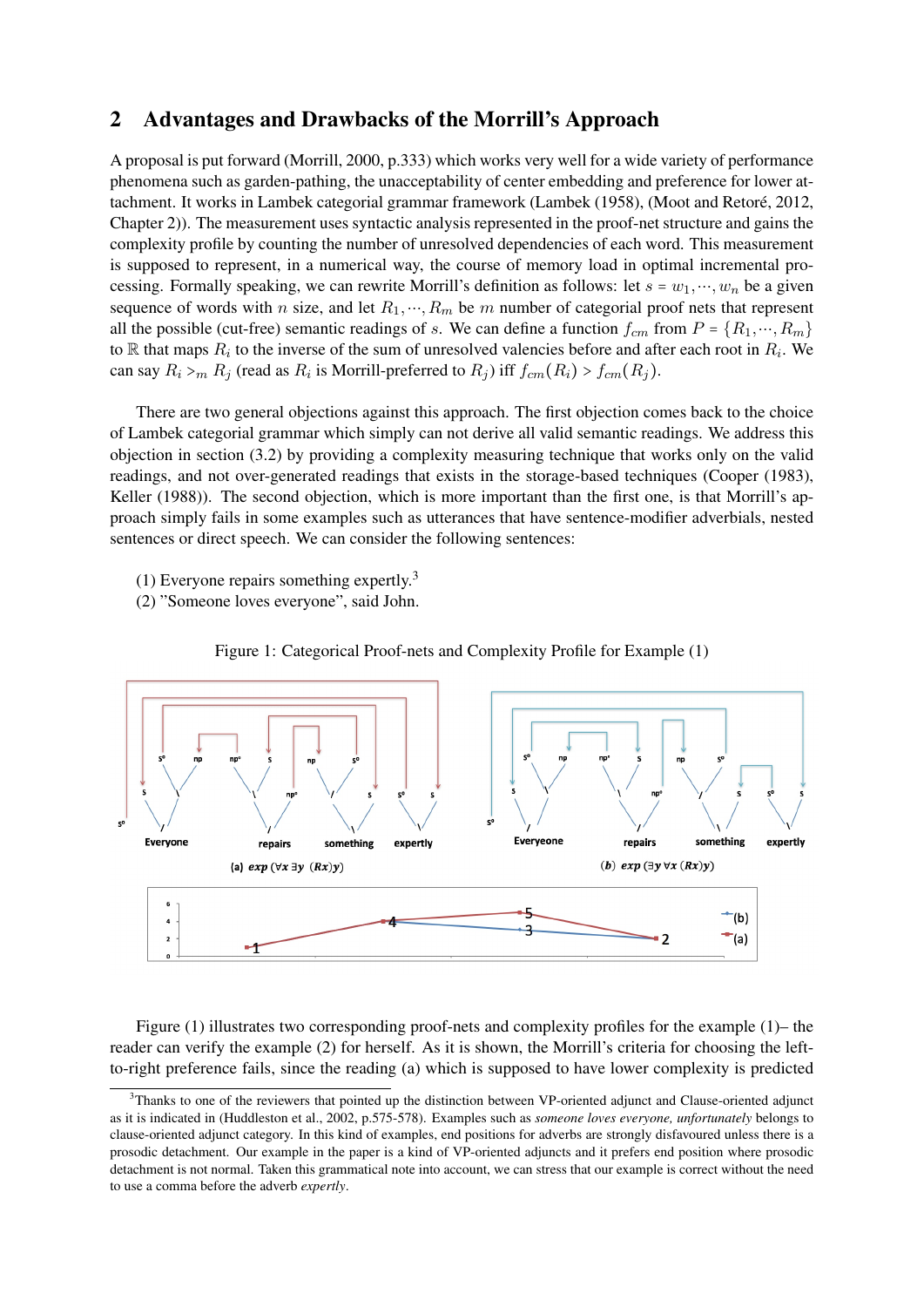wrongly by Morrill's complexity profiling. This objection which shows that Morrill's criteria are context sensitive would naturally lead us to demand a new proposal for multiple-quantifier sentences.

# 3 A New Proposal

Although it is true that Morrill's proposal fails in some cases related to the scoped readings, it is also true that it works rather well for other syntactic phenomena. Considering this fact, our strategy is to keep Morrill's criteria unchanged for those phenomena that work well and add a new procedure just for evaluating the complexity of quantification. We will see how we can filter out the complexity which can be raised by quantifiers. Formally, given two syntactic structures  $S_1$ ,  $S_2$  for a given sentence, the complexity can be evaluated in the following way:

$$
C(S_1) > C(S_2) \iff (a_1, b_1) > (a_2, b_2)
$$

where  $a_1, a_2$  are the results of Morrill's criteria on  $S_1$  and  $S_2$ , and  $b_1$  and  $b_2$  are the results of our proposal regarding quantifier order measurement (given in section 3.2 ). Notice that we are using lexicographical order, namely,  $(a_1, b_1) > (a_2, b_2)$  iff  $(a_1 > a_2)$  or  $(a_1 = a_2$  and  $b_1 > b_2$ ). Broadly speaking, we will take the following steps:

- 1. Using in situ quantifier type assignment for construction the categorial proof-nets in order to filter out the quantifier effects in complexity profiling phase. (Described in sub-section 3.1)
- 2. Measuring syntactic complexity profiles for the previous step.
- 3. Measuring quantifier distance for different valid readings. (Described in sub-section 3.2)
- 4. Introducing the preference relations from the last two steps.

#### 3.1 In situ (=Overbinding) Quantification

Hilbert's  $\epsilon$ -calculus (Hilbert (1922)) is receiving a renewed interest. In particular, the application of  $\epsilon$ calculus to linguistics is becoming appreciated<sup>4</sup>. Our strategy for neutralizing quantifier effects in our complexity measurement on syntactic proof-nets can take place by exploiting Hilbert's  $\epsilon$ -calculus in our semantic recipes.

In Hilbert's epsilon aside from the usual terms of first order logic, we have the  $\epsilon$  and  $\tau$  terms. In particular if A is a formula and x is a variable then  $\epsilon_x A$  ( $\tau_x A$ ) are terms where all the occurrences of x in A are bound by  $\epsilon(\tau)$ . What is interesting about this terms is that they express existential and universal quantification. In particular,  $\epsilon_x A$  is the generic existential element and  $\tau_x A$  is the generic universal element. The proper type for  $\epsilon$  and  $\tau$  is  $(e \to t) \to e$ . If we want to translate the sentence *All man are brave*, using the  $\tau$ -binder, we can rewrite it as  $brane(\tau_xman(x))$ . As we can see an  $\epsilon$  expressions can take scope over the entire sentence even if its occurrence is nested in the parsed tree.

We can observe that the formula  $ate(\epsilon \lambda y.(\text{pizza } y), \tau \lambda x.(\text{child } x))$  is a proper translation for the sentence *Every children ate a pizza* in Hilbert epsilon fashion. This formula does not correspond to any usual logical formula and it is very similar to underspecified representation. This underspecified representation which properly corresponds to syntax tree can help us to filter out the effect of quantifiers for the sentences in the complexity measurement phase of the categorial proof-nets. We do not have to perform the quantifier type raising in the syntactic phase in order to properly represent quantification. So, we can keep the syntactic type of quantifiers as being  $np/n$ . As discussed, typed Hilbert's epsilon

<sup>&</sup>lt;sup>4</sup> For an introductory explanation on Hilbert epsilon see Chatzikyriakidis et al. (2017) and (Retoré, 2014, p.218-221).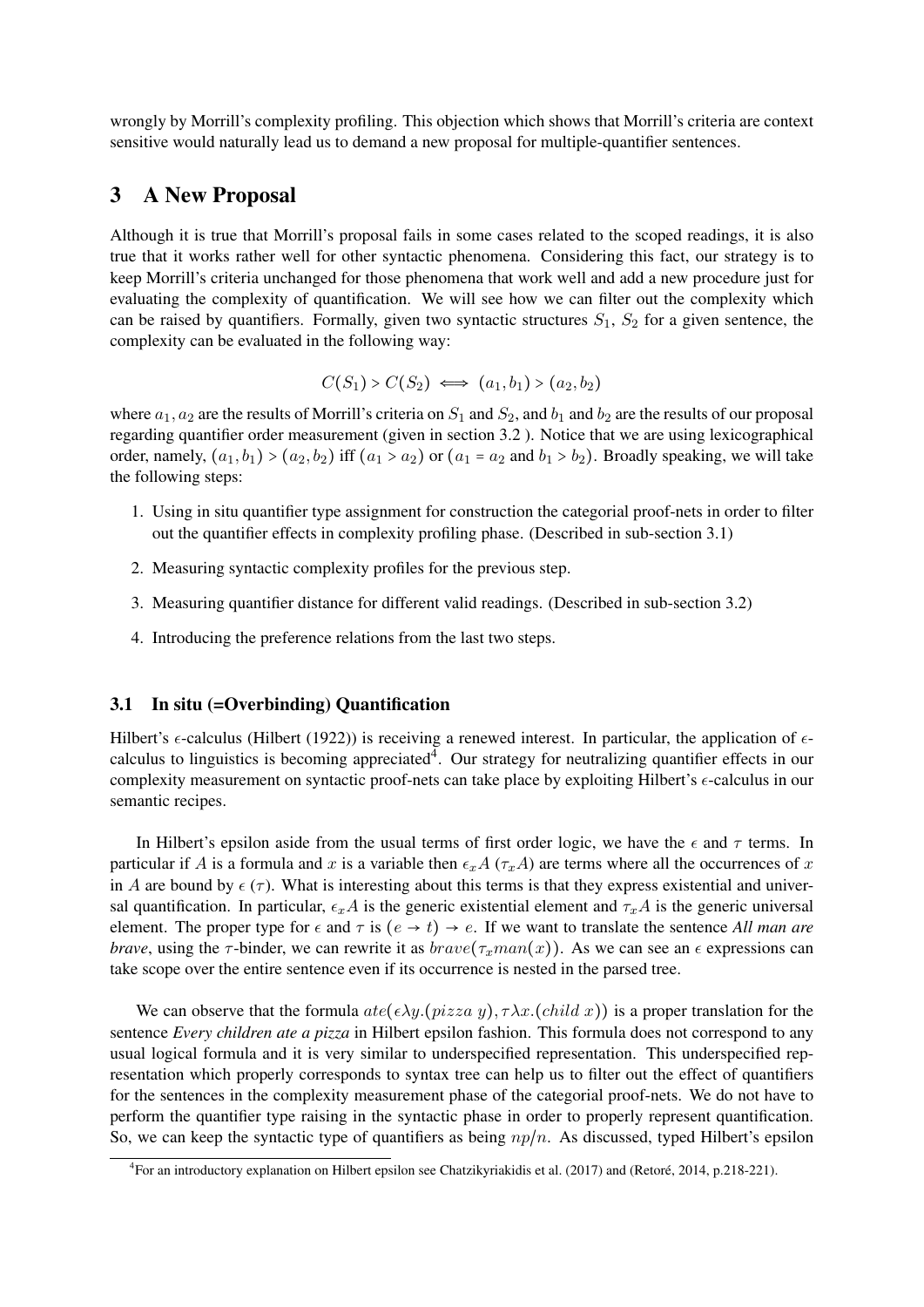(Retore, 2014, p.218-221) suggests some properties that does not exists in other underspecified represen- ´ tations (Copestake et al. (2005), Cooper (1983) and Steedman (1999)). The first projection, namely  $\alpha$  in our complexity pair representation  $(a, b)$ , can be introduced by the following procedure:

- 1. Define  $np/n$  syntactic categories to all determiners and quantifiers in our lexicon.
- 2. Define proper Hilbert epsilon semantical representation for the quantifiers in our lexical recipes.
- 3. Construct the categorial proof-nets for the sentence with the categorial assignments in our lexicon and plug the lexical recipes to each word.
- 4. Calculate the complexity measurement profiles of all the valid constructed categorial proof-nets gained in the previous step. This is the first projection of the pairs in our preference semantic model.

### 3.2 Quantifiers Order Measurement

Now, we can introduce the second projection, namely b, in our complexity pair representation  $(a, b)$ :

- 1. Given the logical formula which corresponds to the left-to-right reading of the sentence; add an index from 1 to *n* to each quantifier from left to right obtaining  $Q_1, Q_2, \ldots, Q_{n-1}, Q_nF$  call this formula Φ.
- 2. By the procedure introduced in (Hobbs and Shieber, 1987, p.49-53), derive all the valid quantifier (scope) readings of the sentence.
- 3. Let  $\xi_1, \ldots, \xi_m$  be rewritten formulas obtained from the previous step.
- 4. Calculate for each  $\xi_i$  the penalty of quantifiers re-ordering as  $\frac{1}{\sum_{i=1}^{n} \xi_i}$  $\frac{1}{\sum_{j=1}^{n} |j - Pos(Q_j, \xi_i)| + 1}$  in which  $Pos(Q_i, \xi_i)$  is the occurrence position of the quantifier  $Q_i$  in  $\xi_i$  counted from left to right and incremented from number one.
- 5. The preference measurement on the quantifier ordering of each valid logical readings is gained from applying the previous step to all  $\xi_1, \ldots, \xi_m$ .



Let us re-calculate the complexity profile of the example (1) with our new proposal. By the procedure provided in (3.1) we can have the proof-net as it is shown in the figure (2). By assigning the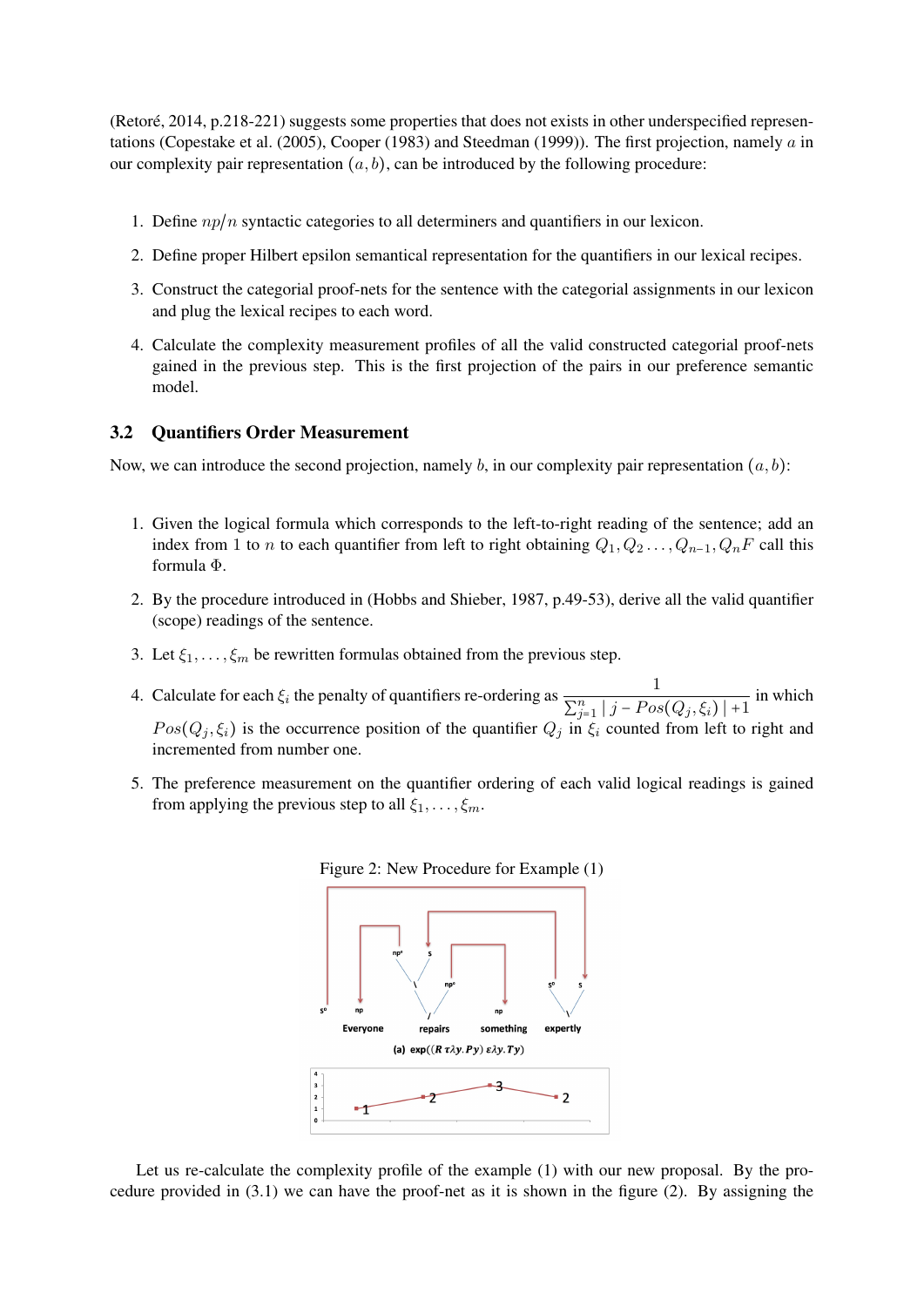semantic recipes and having the associated  $\lambda$ -term to the proof-net we will have the unspecified semantic representation that naturally corresponds to the linguistic syntactic structure<sup>5</sup>. As the effect of quantifiers is neutralized we can see that the first projection of our pair is fixed by the number 8. So, we can calculate the second projection namely the score for each reading using the procedure in (3.2), thus we have:

Reading (a) is  $\frac{1}{(11+1+1)}$  $\frac{1}{(|1-1|+|2-2|)+1}$  = 1, and reading (b) is  $\frac{1}{(|1-2|+|1|+1)}$  $\frac{1}{(|1-2|+|2-1|)+1}$ 1 3 Thus, we have  $(8, 1) > (8, 0.3)$ , and this shows that reading (a) is preferred to reading (b). All in all, the new proposal truly predicts the quantifier left-to-right scoping while the Morrill's criteria did not.

# 4 Conclusion and Possible Extensions

We have reported an issue provided by some counter examples on Morrill's complexity profiling approach. We showed how exploiting Hilbert epsilon can neutralize the quantifier effect and let us introduce a new procedure for measuring the complexity of quantifier scoping. We can extend our on-going project in the following directions: (i) ideally, there should be a dataset annotated for human-preferred readings of various naturally occurring utterances. In the absence of this, we are going to create a test suite illustrating the various phenomena that interact with quantifier scope preferences, and then to evaluate and extend it with the proposed method over that test-suite. This experiment would pave the way to the extension of our model by integrating other aspects such as common-sense knowledge and lexical semantics. (ii) we can exploit Montagovian Generative Lexicon framework (Retoré (2014)) that uses multi-sorted logical formulas. This choice would let us apply semantic distance approaches (Nagao (1994)) by using lexico-semantic networks such as Jeux-De-Mot (Lafourcade (2007); Chatzikyriakidis et al. (2015)).

# 5 Acknowledgement

We would like to express our gratitude to Christian Retoré and Richard Moot for their great support and constructive discussion during this research. We would also like to thank Jean-Philippe Prost and three anonymous reviewers for their insightful comments.

# References

- Chatzikyriakidis, S., M. Lafourcade, L. Ramadier, and M. Zarrouk (2015). Type theories and lexical networks: Using serious games as the basis for multi-sorted typed systems. In *ESSLLI: European Summer School in Logic, Language and Information*.
- Chatzikyriakidis, S., F. Pasquali, and C. Retore (2017). From logical and linguistic generics to hilberts ´ tau and epsilon quantifiers. *IfCoLog Journal of Logics and their Applications 4*(2), 231–255.
- Cooper, R. (1983). Quantification and syntactic theory, reidel, dordrecht. *CooperQuantification and Syntactic Theory1983*.

<sup>5</sup>An anonymous reviewer has pointed out an objection: our proposed epsilon-style representation is not generally valid because of the equivalence  $\tau_xPx \equiv \epsilon x \to Px$ , and the fact that the epsilon is intuitively interpreted as a choice function. This will affect us when non-P  $(-P)$  is chosen by the choice function. This objection will not cause any problem for our proposal since, firstly, the equivalence is not valid in intuitionistic logic; secondly, even if we use classical epsilon-calculus, it is debatable that  $\epsilon$  – terms can be interpreted as choice functions. In fact, choice functions are only defined on non-empty domains. If we consider a domain of interpretation, where each element is in  $P$ , we can not interpret  $\epsilon$  as a choice function given that there is no non-empty subset of  $\neg P$  where the choice function can be defined. To our knowledge, there is no completely satisfactory model of the epsilon-calculus aside from the indexed version as in Leiß (2017).